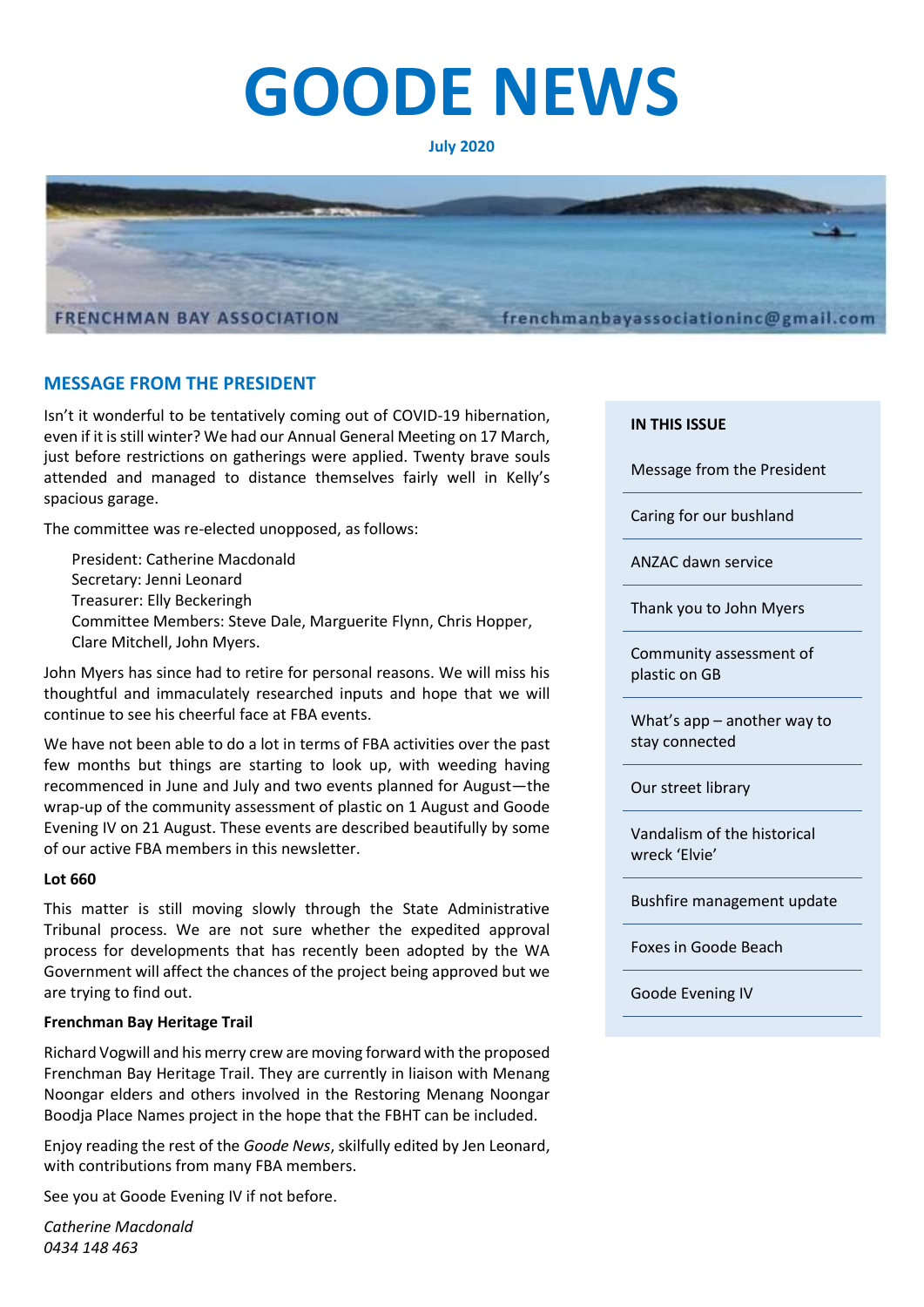#### **CARING FOR OUR BUSHLAND By Linda Matthews**

Unfortunately, weeding bees have been few and far between this year. March was our first weeding bee for the year when we met in La Perouse Court to weed the verges. Polygala was starting to establish a foothold in the area and pelargonium was removed in large swathes. Twelve volunteers turned up for the session and Ian Herford deserves our heartfelt thanks for taking on a huge melaleuca nesophila that was hiding in plain sight.

Then COVID-19 struck and we all hunkered down.

Once restrictions lifted, we arranged for another weeding bee to take place on 13 June. This time we met at the very top of Karrakatta Road and ventured into the Forest Reserve where Sydney Golden Wattle (SGW) was our target. Sixteen hardy weeders did battle with the weeds despite the weather looking very inclement. SGW was found as were several infestations of asparagus fern which were dug out with great enthusiasm.

Of course, our sessions are about more than just caring for our environment, they are a social gathering too. It was lovely to see so many faces after our period of isolation.





Photos: Robin Budden

The plan is to continue with our weeding bees which will be held on the second Saturday of every month. Keep an eye out on the noticeboard and the FBA Facebook page for details. If you are out walking in our lovely bushland and happen to see weeds, please let us know and we will schedule the area for a future weeding bee.

# **ANZAC DAWN SERVICE**

# **By Chris Hopper**

This year, for the first time since the end of World War ll, ANZAC commemorations were cancelled due to COVID-19. However, some Goode Beach residents chose to stand in quiet contemplation at the end of their driveways or on their balconies on 25 April. At dawn, two red flares lit up over Mistaken Island and candles flickered on balconies and those who have lost their lives in the service of others were remembered.



Photo: Steve Hopper

# **THANK YOU TO JOHN MYERS**

John Myers has retired from the FBA Committee after many years as a dedicated and passionate member of the team. We would like to extend our heartfelt thanks to John for his tireless work and for gently educating us on the geology of our beautiful surroundings.



Photo: Sue Roberts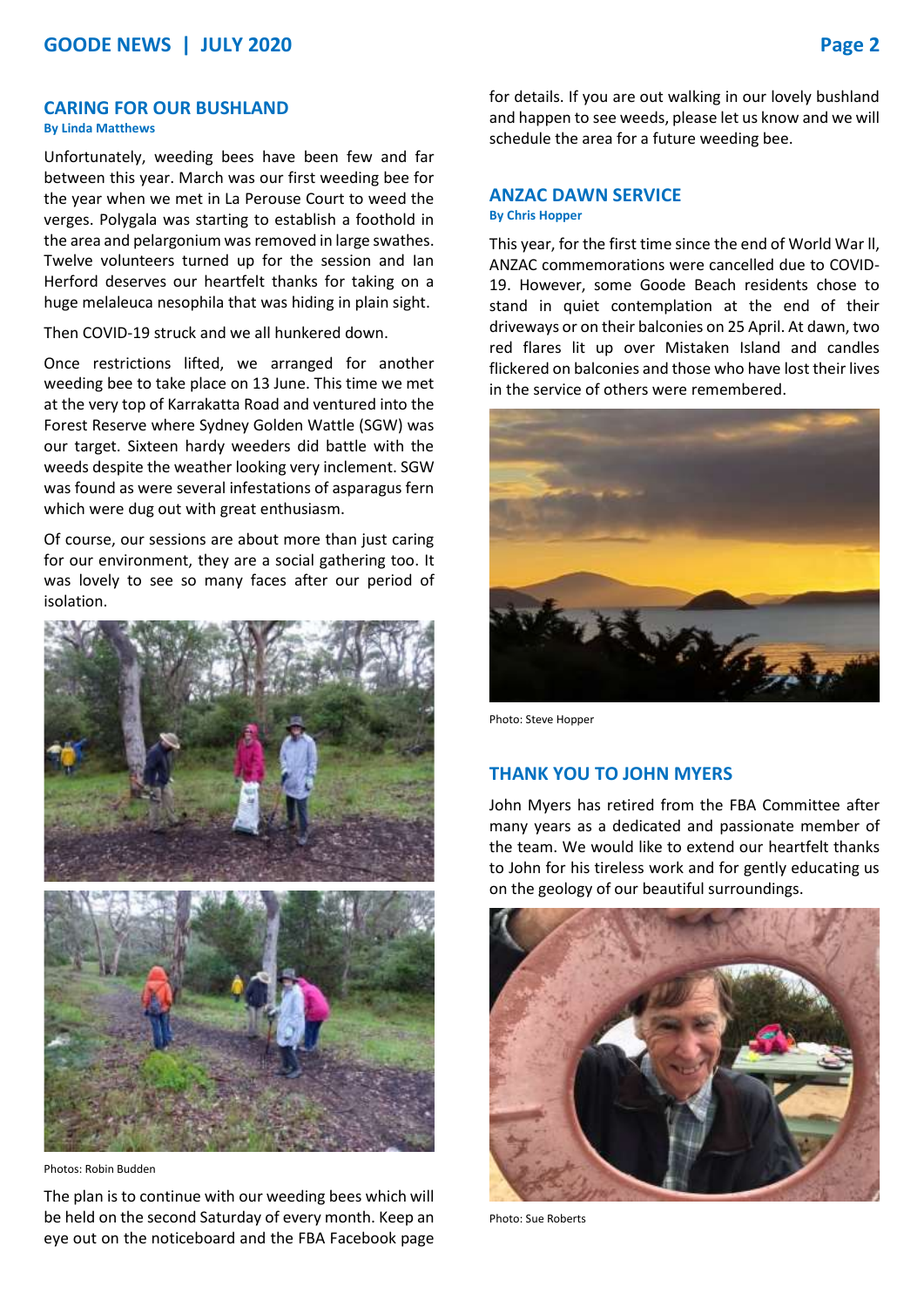## **COMMUNITY ASSESSMENT OF PLASTIC ON GOODE BEACH**

**By Chris Hopper and Harriet Paterson**

The FBA teamed up with the Albany campus of the University of Western Australia in a citizen science project, funded by a State NRM program, to survey and monitor annual changes in the attributes and the abundance of plastic debris on Goode Beach.

Involvement in the year-long project has given FBA volunteers a clearer understanding of the negative impacts of this insidious product and the enthusiasm of volunteers for beach clean-up activities has significantly improved the amenity of the area and created a better habitat for the local wildlife. Volunteers removed 20,077 pieces of plastic rubbish from Goode Beach while clocking up a whopping group total of 784 km of beachcombing.

The project has strengthened the desire of members to keep the beach free of plastic debris by being involved in ongoing stewardship activities through targeted management strategies identified in the project.

#### **A presentation on our project**

Dr Harriet Paterson will present a detailed synopsis of the findings of the project:

When: 12.00 pm Saturday 1 August

Where: 23 La Perouse Court

Lunch is provided

RSVP by 25 July for catering purposes to Chris on 0498 663 266 or cghopper@gmail.com

#### **Did you know?**

The new Western Australian Museum, which is due to open in November 2020, has included a kilogram of the plastic fragments removed from Goode Beach in a display in their *Origins Gallery*. The plastic debris will be part of a timeline of the world that begins with pre-solar stardust grains and finishes with micro plastics. 'Our' plastics will be used as a marker in time to highlight the impact we have had on the planet in such a relatively small amount of time.

Photomontage compiled by Harriet Paterson Photos: FBA members

# **WHATSAPP – ANOTHER WAY TO STAY CONNECTED TO YOUR COMMUNITY**

The FBA has established a WhatsApp group, called FBA Goode Beach. WhatsApp is a free text and voice messaging app that allows for messages and calls on both desktop and mobile devices. Members have already been using this platform as a community bulletin board to share information, ask questions, send photos and clips or just keep in touch.

If you would like to join, email your mobile phone number to [frenchmanbayassociationinc@gmail.com](mailto:frenchmanbayassociationinc@gmail.com) and we will add you to the group.

The FBA Goode Beach WhatsApp has possibilities as an ancillary emergency alert system during bushfire season.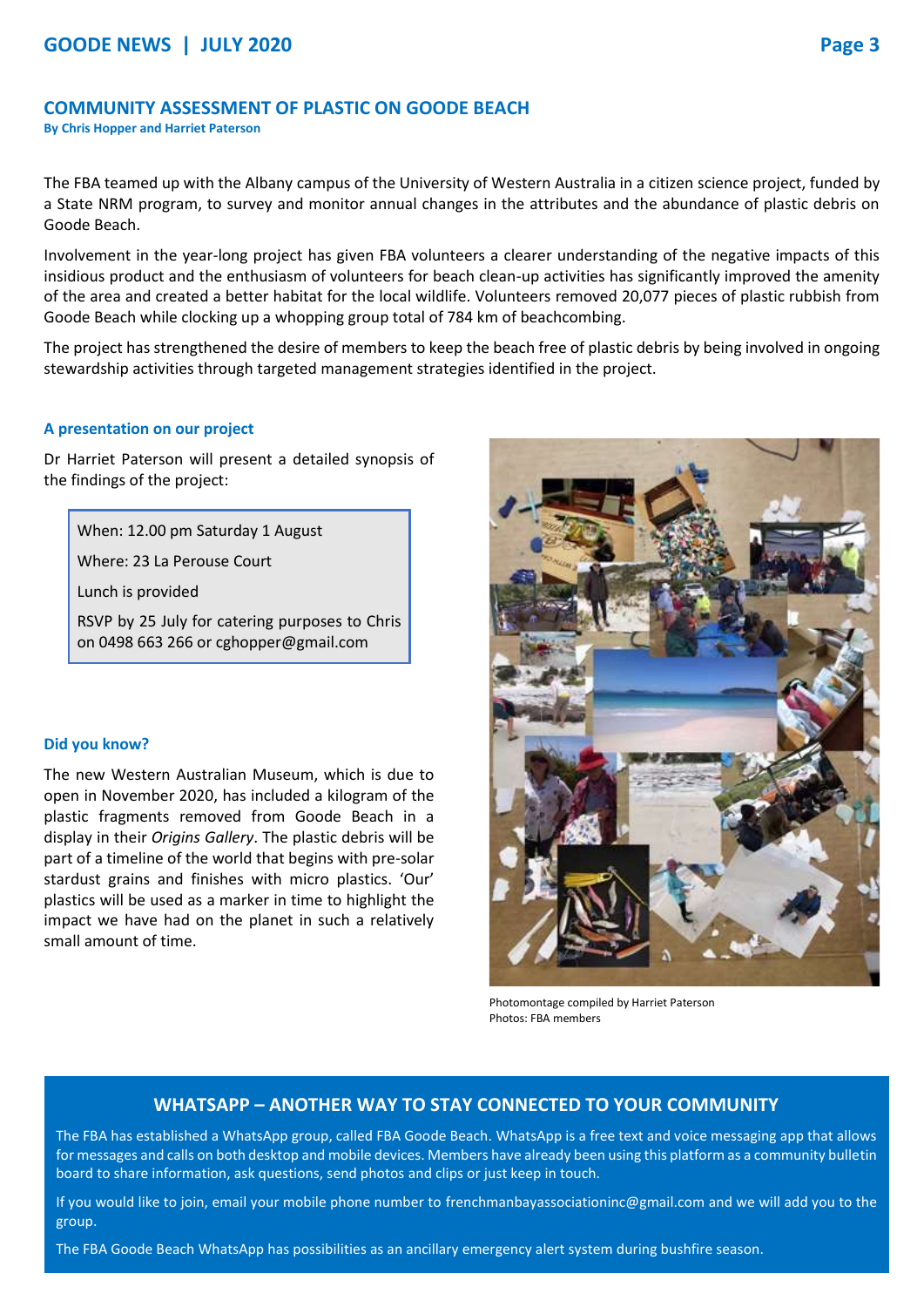# **OUR STREET LIBRARY**

### **By Chris Hopper**

We are almost there! The much-anticipated FBA–Goode Beach Community Street Library is coming soon.

Frank Leonard has done a masterful job of supplying and constructing the cabinet and it won't be long before it is installed near the school bus stop and FBA noticeboard in La Perouse Rd.

Take a book **–** Leave a book **–** Share a book from the Street Library … soon.

#### **Indigenous artwork on our library**

The final touch before installation will be Goode Beach themed artwork created by Noongar artists Lynette Knapp and Michael Cuming, as shown in the photos opposite.

#### **What is a Street Library?**

A quote from Street Library Australia [streetlibrary.org.au]:

*Street Libraries are a beautiful home for books, planted in your front yard. They are accessible from the street, and are an invitation to share the joys of reading with your neighbours.*

*Street Libraries are a window into the mind of a community; books come and go; no-one needs to check them in or out. People can simply reach in and take what interests them; when they are done, they can return them to the Street Library network, or pass them on to friends.*

*If anyone has a book or two that they think others would enjoy, they can just pop it into any Street Library they happen to be walking past.*

*They are a symbol of trust and hope – a tiny vestibule of literary happiness.*



Photo: Jen Leonard



Photo: Steve Hopper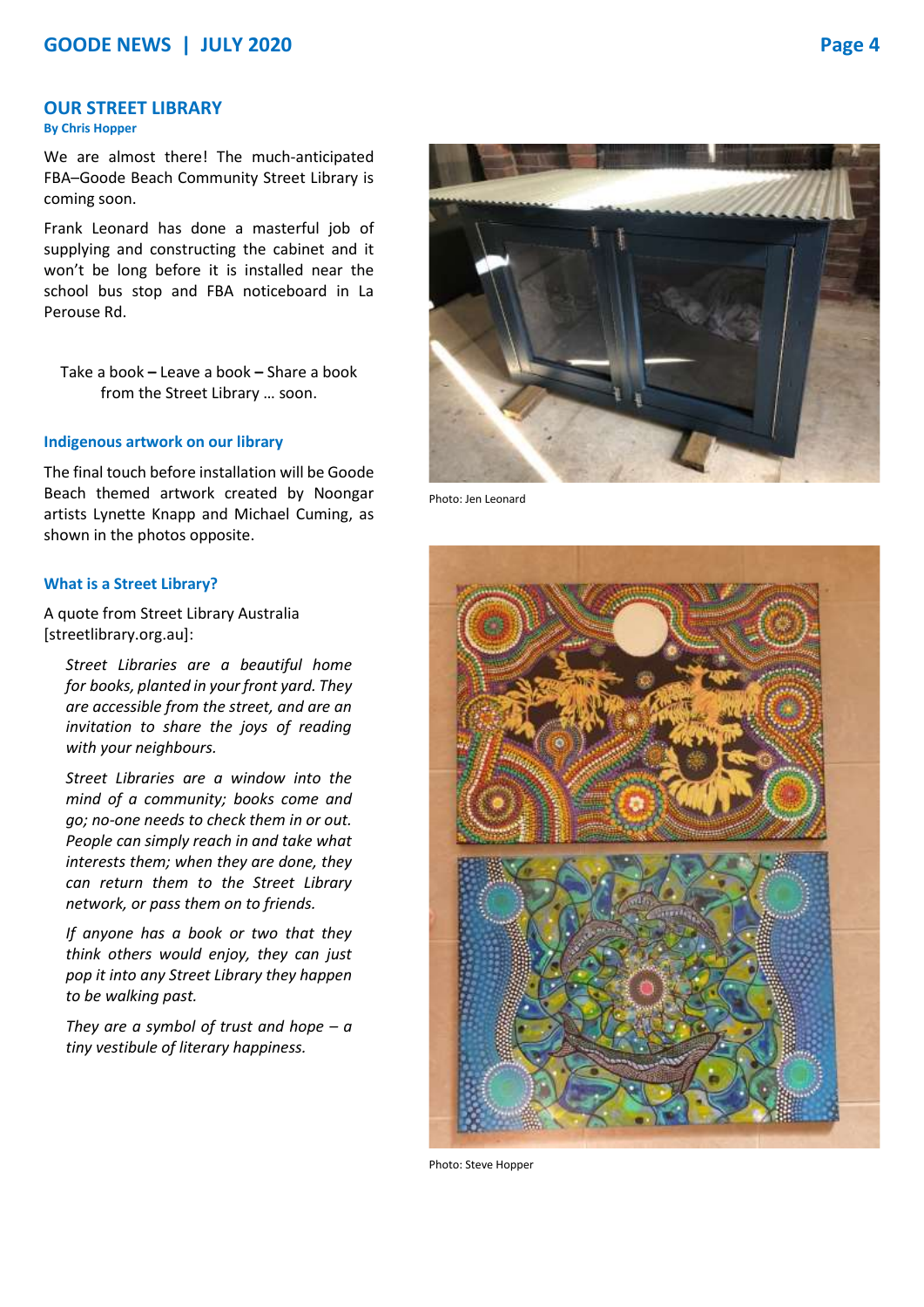# **VANDALISM OF THE HISTORICAL WRECK ON THE LIGHTER 'ELVIE' By Richard Vogwill**

The wreck of the Elvie is located towards the northern end of Whalers (aka Frenchys) Beach. It is generally visible during all tide levels as (at least to my eye) a 'skeleton of very old, blackened, wooden ribs', protruding from the sand – best seen during low tide.

The Elvie wreck and its history have been studied and described many times. It was partially excavated in the mid-1990s as part of a marine archaeology study and reports on this study and other historical studies about the Elvie are available. The history of the Elvie is summarised on the FBA website.

The boat was a lighter used to haul various goods around King George Sound in the very early 1900s. Anchored off Whalers Beach, it broke moorings during a severe storm and was wrecked on the beach in the early 1920s. It is more than 100 years old.

On Saturday night 6 June 2020, the highest timber (rib?) protruding from the wreck was cut down with a chainsaw(?) and used as fuel in an illegal fire (with associated party garbage) at the northern end of the beach. Tyre tracks were also evident on the beach.

Two pictures taken by Ian Herford show the before and after scenario. The third is a close up of the 'stump' taken by Alana Ashboth.

This type of vandalism of an historical wreck is mindless. The Elvie is a valuable historical marine relic that needs to be protected and is an important beach observation point on our proposed heritage trail.

This incident has been reported to the City by numerous Goode Beach residents. I received a reply to my email from the City in answer to numerous questions about protecting the wreck, but it is currently unclear which level of government and department (local, state or federal) is responsible for the protection/monitoring of historical marine relics on the beach. It seems that the City feels it is not their responsibility.

The problem here is how do we protect historical artefacts from vandalism in a beach environment?

Some points/questions I raised with the City:

- How many Rangers will be patrolling Whalers Beach on a Saturday night or on any night?
- While we do not expect Rangers to be patrolling this beach every day, it should be recognised that historical wrecks on this beach need better protection.
- Should we install warning signs or 'historical relic' signs near the wreck?
- Should we contact the media and get an article in the local paper?
- Can we put a sign next to the Department of Transport sign at the boat launch, advising of the presence of historical wrecks on the beach?
- Can we build some sort of barrier around the wreck?
- How much value/importance do we give to historical artefacts in this area? (an important question with no answer given).

Because the City considers that it is not responsible for historical wrecks on the beach, these questions/points were largely irrelevant to them, but they have referred the matter to their Heritage Officer.

Work should continue to determine who (which government and department) is responsible for protecting such wrecks and ensure that they know of our situation and can offer suggestions/help to remedy it.

Is anyone interested in continuing to pursue this matter? If so, let me know and I can forward relevant correspondence.

*Richard Vogwill hydroearth@bigpond.com 0419 884 448*

#### **Before Before After After After Stump**







Photo: Ian Herford Photo: Ian Herford Photo: Alana Ashboth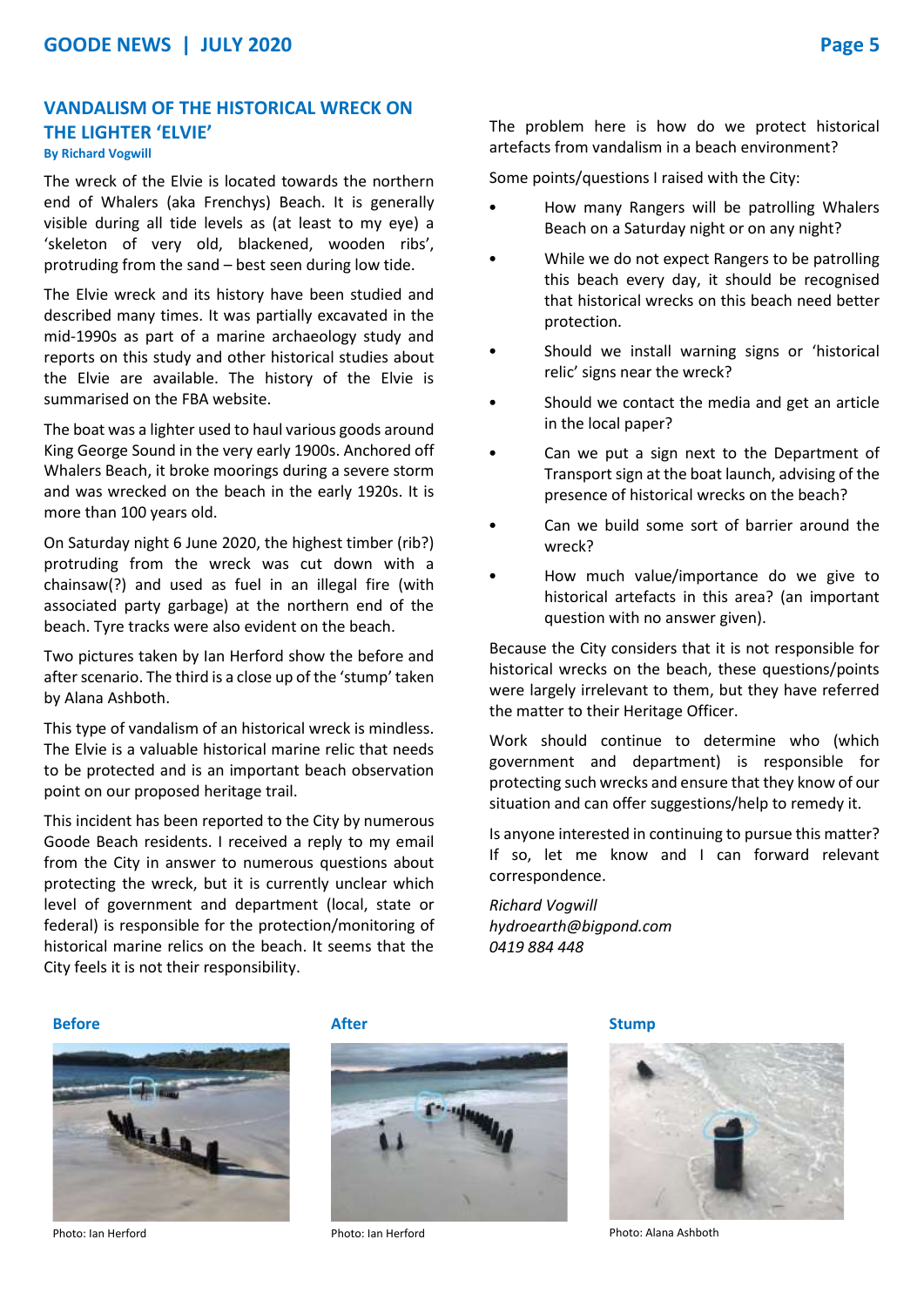# **BUSHFIRE MANAGEMENT UPDATE**

## **By Steve Dale**

Obviously, we have all been dealing the impact of COVID-19 on all our lives, which has changed many aspects of what we were used to prior to the pandemic. One of these aspects is the development of a fire plan for Goode Beach.

Since the last *Goode News*in February, there has been a frustrating period of trying to engage with people who are tasked with developing bushfire resilience in the Great Southern. Obviously, our interest lies with bushfire management of Goode Beach, and we had indicated our willingness to work with this project and have input into strategy development for our community.

We have had several discussions with Melanie Haymont, the Bushfire Risk Planning Coordinator for our region. Each time we were hopeful of having an opportunity to meet and discuss the plan for our community. There has been the development of a bushfire resilience report for Goode Beach and the next step is to have public consultation on the options that this report has highlighted. This meeting has been proposed several times since February, with the various restrictions stymieing each attempt to do so.

Finally, we have a date! Thursday 20 August at 5.30 pm, with the probable venue being the South Coast fire shed on Austin Road. Both the venue and time is to be confirmed, with the City of Albany coordinating this. The FBA will send out notification once this is confirmed.

The meeting will be to give a brief overview of the project, run through the draft report and the associated treatment schedule, so the community can ask questions and have some input into the final mitigation plan, bearing in mind all treatments will be subject to the appropriate clearances and funding.

Consultants were also tasked with developing a 5 km fire run map of our area, which will be presented at the public consultation.

We hope that all interested residents are able to contribute to this important issue and please bring all your thoughts and ideas to enhance our safety and planning.

# **FOXES IN GOODE BEACH**

# **By Georgina Steytler**

In late April we heard a fox calling from the Goode Beach area. I was concerned by this as I know we have many native marsupials and other animals in the area. I contacted the Department of Biodiversity and Conservation to ask about the current status of 1080 baiting in the Torndirrup National Park.

I was advised that some years ago the Parks and Wildlife Service (PWS) took the decision to stop 1080 baiting within the Torndirrup National Park due to the increased risk of poisoning pets from adjoining properties. This situation is unlikely to change due to the high risk assessment it has been given.

In light of this, the only other option to reduce feral predators (I have seen a couple of cats after dark too, usually along Austin Road on the reserve side) is to use traps. Though we would not be permitted to trap in the national park, we could trap within our own properties.

Apparently, the Albany District (of PWS?) is conducting trapping for feral cats and foxes in a number of locations where very high conservation values are in need of this work, but Torndirrup National Park is not currently on this list.

I am keen to start an organised trapping program among other interested residents. I am going to contact the City of Albany to find out if it is possible to borrow traps. I have also been advised that the Torbay Catchment Group conduct fox control and could be contacted in regard to borrowing traps.

Traps would need to be checked daily and any caught animals would, of course, need to be handed over to the City rangers for appropriate disposal (and if it's a domestic cat, for instance, they can deal with the owner for its return).

As I am new to the group, and the area, I would very much appreciate your comments or suggestions for the feasibility of this idea, as well as expressions of interest to participate. My email is [wildandendangered@gmail.com.](mailto:wildandendangered@gmail.com)

Meanwhile, I am a bird photographer so if you see a strange-looking woman lying on the ground with a big lens it's just me! In August and September, the Albany Bottlebrushes along the Austin Road reserve are in constant bloom and it's a great opportunity to get some beautiful bird on flower shots. Carnaby's Black-Cockatoos, Red-capped parrots, Western Spinebills and Tawny-crowned Honeyeaters are often present. One of my favourites is on the next page.